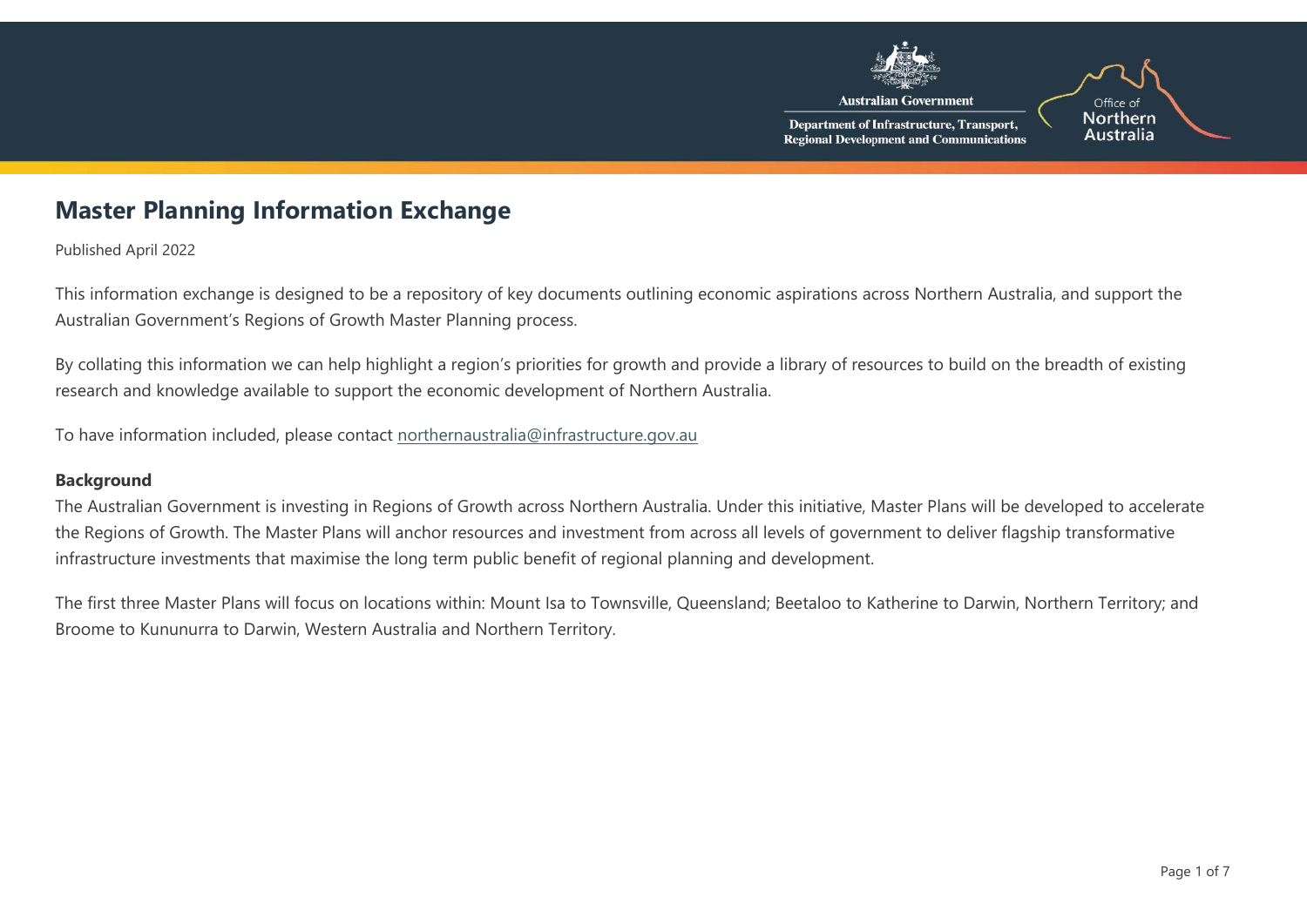

Department of Infrastructure, Transport,<br>Regional Development and Communications

## **Master Planning Information Exchange**

| <b>Region</b> | <b>Title of publication</b>      | Author/          | <b>Date</b> | <b>Sector</b> | <b>Hyperlink</b>                                                           |
|---------------|----------------------------------|------------------|-------------|---------------|----------------------------------------------------------------------------|
|               |                                  | <b>Publisher</b> | published   |               |                                                                            |
| Northern      | Our North, Our Future: White     | Australian       | 2015        | All           | https://www.infrastructure.gov.au/sites/default/files/documents/nawp-      |
| Australia     | Paper on Developing Northern     | Government       |             |               | fullreport.pdf                                                             |
|               | Australia (2015)                 |                  |             |               |                                                                            |
| Northern      | Green Paper on Developing        | Australian       | 2014        | All           | https://www.infrastructure.gov.au.green-paper-on-developing-northern-      |
| Australia     | Northern Australia (2014)        | Government       |             |               | australia.pdf                                                              |
| Northern      | Our North, Our Future: 2021-     | Australian       | 2021        | All           | https://www.infrastructure.gov.au/Our-North-Our-Future-2021-2026-Targeted- |
| Australia     | 2026 Targeted Growth (2021)      | Government       |             |               | Growth.pdf                                                                 |
| Northern      | Pivot North: Inquiry into the    | Joint Select     | 2014        | All           | https://www.aph.gov.au/PivotNorth-finalreport                              |
| Australia     | Development of Northern          | Committee        |             |               |                                                                            |
|               | Australia                        | on Northern      |             |               |                                                                            |
|               |                                  | Australia        |             |               |                                                                            |
| Northern      | Select Committee on the          | Select           | 2021        | All           | https://www.aph.gov.au/senate-select-committee                             |
| Australia     | effectiveness of the Australian  | Committee        |             |               |                                                                            |
|               | Government's Northern            | on Northern      |             |               |                                                                            |
|               | Australia agenda                 | Australia        |             |               |                                                                            |
| Northern      | Inquiry into the Opportunities   | Joint            | 2019        | All           | https://www.aph.gov.au/Northern Australia/TourismIndustry/Report           |
| Australia     | and Challenges of the            | Standing         |             |               |                                                                            |
|               | <b>Engagement of Traditional</b> | Committee        |             |               |                                                                            |
|               | Owners in the Economic           | on Northern      |             |               |                                                                            |
|               | Development of Northern          | Australia        |             |               |                                                                            |
|               | Australia                        |                  |             |               |                                                                            |
| Northern      | Inquiry into Opportunities and   | Joint            | 2018        | Tourism       | https://www.aph.gov.au/Northern Australia/TourismIndustry/Report           |
| Australia     | Methods for Stimulating the      | Standing         |             |               |                                                                            |
|               | Tourism Industry in Northern     | Committee        |             |               |                                                                            |
|               | Australia                        | on Northern      |             |               |                                                                            |
|               |                                  | Australia        |             |               |                                                                            |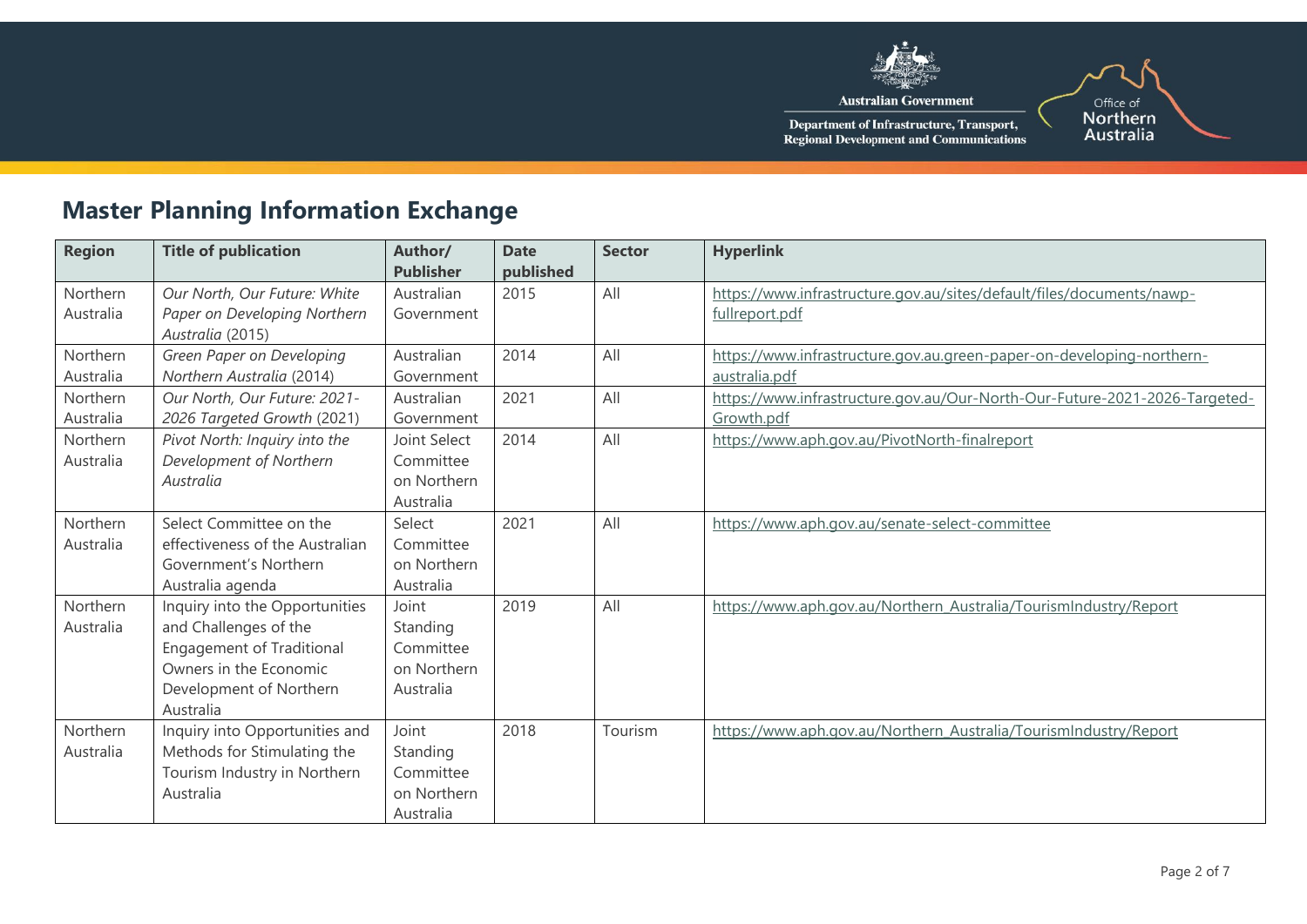

| <b>Region</b> | <b>Title of publication</b>       | Author/<br><b>Publisher</b> | <b>Date</b><br>published | <b>Sector</b>  | <b>Hyperlink</b>                                                            |
|---------------|-----------------------------------|-----------------------------|--------------------------|----------------|-----------------------------------------------------------------------------|
| Northern      | Northern Horizons -               | Joint                       | 2018                     | Tourism        | https://www.aph.gov.au/Northern Australia/TourismIndustry/Report            |
| Australia     | Unleashing Our Tourism            | Standing                    |                          |                |                                                                             |
|               | Potential                         | Committee<br>on Northern    |                          |                |                                                                             |
|               |                                   | Australia                   |                          |                |                                                                             |
| Northern      | Northern Australia Water          | <b>CSIRO</b>                | 2018                     | Water          | https://www.csiro.au/en/research/natural-environment/water-resource-        |
| Australia     | <b>Resource Assessments</b>       |                             |                          |                | assessment/nawra                                                            |
| Northern      | State of the North Report         | Cooperative                 | 2020                     | All            | https://crcna.com.au/resources/publications/StateoftheNorth                 |
| Australia     |                                   | Research                    |                          |                |                                                                             |
|               |                                   | Centre for                  |                          |                |                                                                             |
|               |                                   | Developing                  |                          |                |                                                                             |
|               |                                   | Northern                    |                          |                |                                                                             |
|               |                                   | Australia                   |                          |                |                                                                             |
| Northern      | Infrastructure Australia -        | Infrastructure              | 2015                     | Infrastructure | https://www.infrastructureaustralia.gov.au/publications/australian-         |
| Australia     | Northern Australia Audit (2015)   | Australia                   |                          |                | infrastructure-audit-2015                                                   |
| National      | Infrastructure Australia Audit    | Infrastructure              | 2019                     | Infrastructure | https://www.infrastructureaustralia.gov.au/publications/australian-         |
|               | (2019) refer Northern Australia   | Australia                   |                          |                | infrastructure-audit-2019                                                   |
|               | chapter 3.7 page 192              |                             |                          |                |                                                                             |
| National      | Infrastructure Australia Priority | Infrastructure              | Annual                   | Infrastructure | https://www.infrastructureaustralia.gov.au/infrastructure-priority-list     |
|               | List                              | Australia                   |                          |                |                                                                             |
| National      | Advantage Australia               | <b>Minerals</b>             | 2021                     | Resources      | https://www.minerals.org.au/sites/default/files/Advantage%20Australia.pdf   |
|               |                                   | Council of                  |                          | Mining         |                                                                             |
|               |                                   | Australia                   |                          |                |                                                                             |
| Queensland    | Townsville City Deal              | Australian                  | 2016                     |                | https://www.infrastructure.gov.au/territories-regions-cities/cities/city-   |
|               |                                   | Government                  |                          |                | deals/townsville-city-deal                                                  |
| Queensland    | Mount Isa to Tennant Creek        | Advisian                    | 2017                     | Infrastructure | https://www.infrastructure.gov.au/mount-isa-tennant-creek-rail-feasibility- |
|               | Rail Feasibility Studies          |                             |                          | Supply         | strategic-options-paper                                                     |
|               | <b>Strategic Options Paper</b>    |                             |                          | Chains         |                                                                             |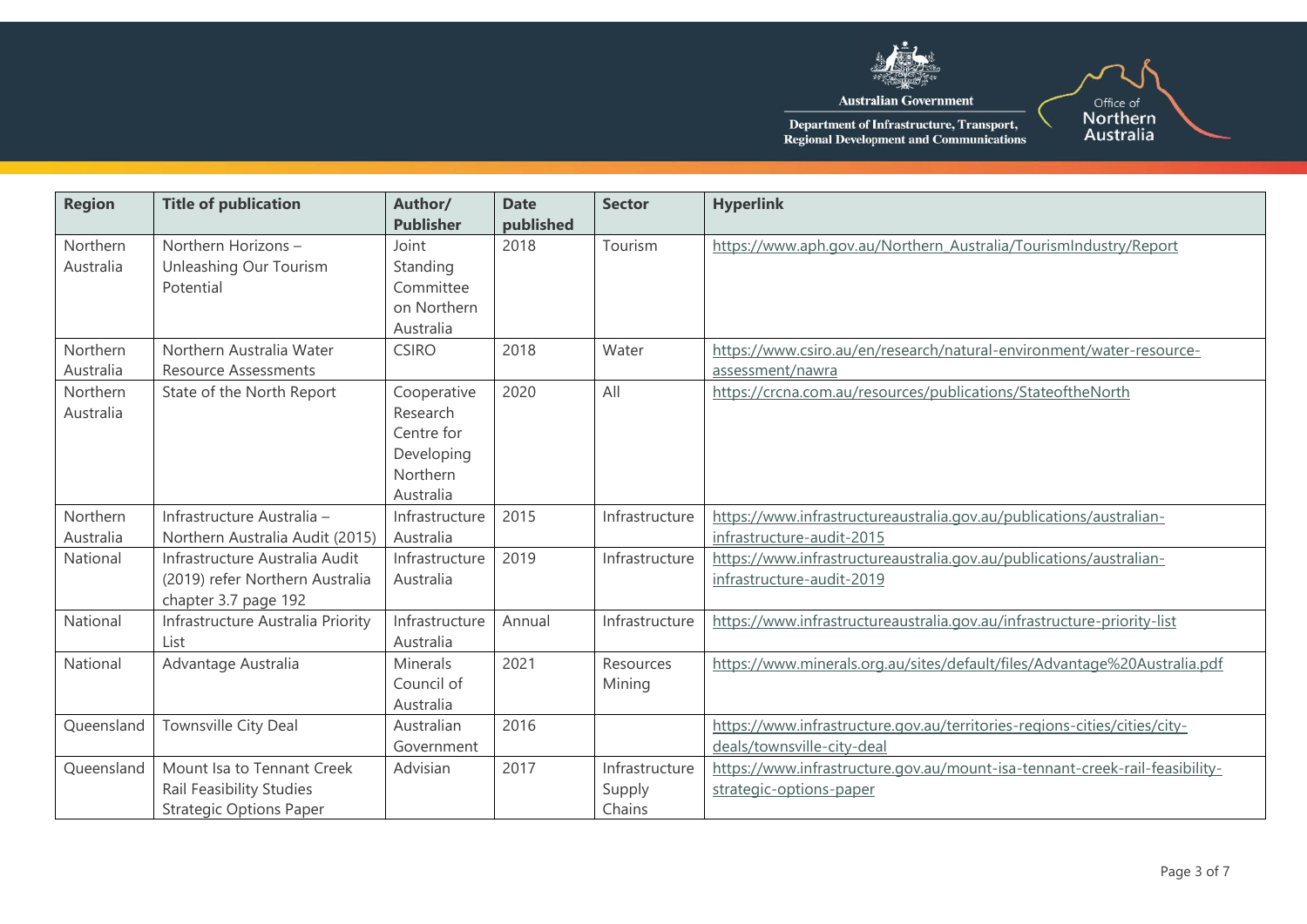

| <b>Region</b> | <b>Title of publication</b>                                                                                                              | Author/<br><b>Publisher</b>                                                                    | <b>Date</b><br>published | <b>Sector</b> | <b>Hyperlink</b>                                                                                                                     |
|---------------|------------------------------------------------------------------------------------------------------------------------------------------|------------------------------------------------------------------------------------------------|--------------------------|---------------|--------------------------------------------------------------------------------------------------------------------------------------|
| Queensland    | A Strategic Blueprint<br>for Queensland's<br>North West Minerals Province<br>supporting strong and<br>prosperous regional<br>communities | Queensland<br>Government                                                                       | 2017                     | Resources     | https://www.statedevelopment.gld.gov.au/nwmp-strategic-blueprint.pdf                                                                 |
| Queensland    | <b>RDA Townsville and North</b><br>West Queensland Economic<br>Recovery and Growth Strategy<br>2020-2030                                 | Regional<br>Development<br>Australia<br>(RDA)<br>Townsville<br>and North<br>West<br>Queensland | 2020                     | All           | https://www.rdanwq.org.au/wp-content/uploads/2021/01/RDA-Townsville-<br>and-NWQ-Economic-Recovery-and-G rowth-Strategy-2020-2030.pdf |
| Oueensland    | Unlock the North                                                                                                                         | Townsville<br>Enterprise<br>Limited                                                            | 2022                     | All           | https://www.townsvilleenterprise.com.au/advocacy-pecp8f/unlock-the-north-<br>2022/                                                   |
| Queensland    | Townsville Chamber of<br>Commerce - Economic Review<br>2021-22                                                                           | Townsville<br>Chamber of<br>Commerce                                                           | 2021                     | All           | https://www.townsvillechamber.com.au/2021/10/Townsville-Economic-Review-<br>2021-2022.pdf                                            |
| Queensland    | Mount Isa to Townsville<br>Economic Development Zone -<br>Annual report 2021                                                             | Mount Isa to<br>Townsville<br>Economic<br>Development<br>Zone                                  | 2021                     | All           | http://www.mitez.com.au/wordpress/wp-content/uploads/MITEZ AR2020 v5-<br>web.pdf                                                     |
| Queensland    | Mount Isa CBD Masterplan                                                                                                                 | Mount Isa<br>City Council                                                                      | 2022                     |               | https://www.mountisa.gld.gov.au/downloads/file/1696/draft-cbd-master-plan                                                            |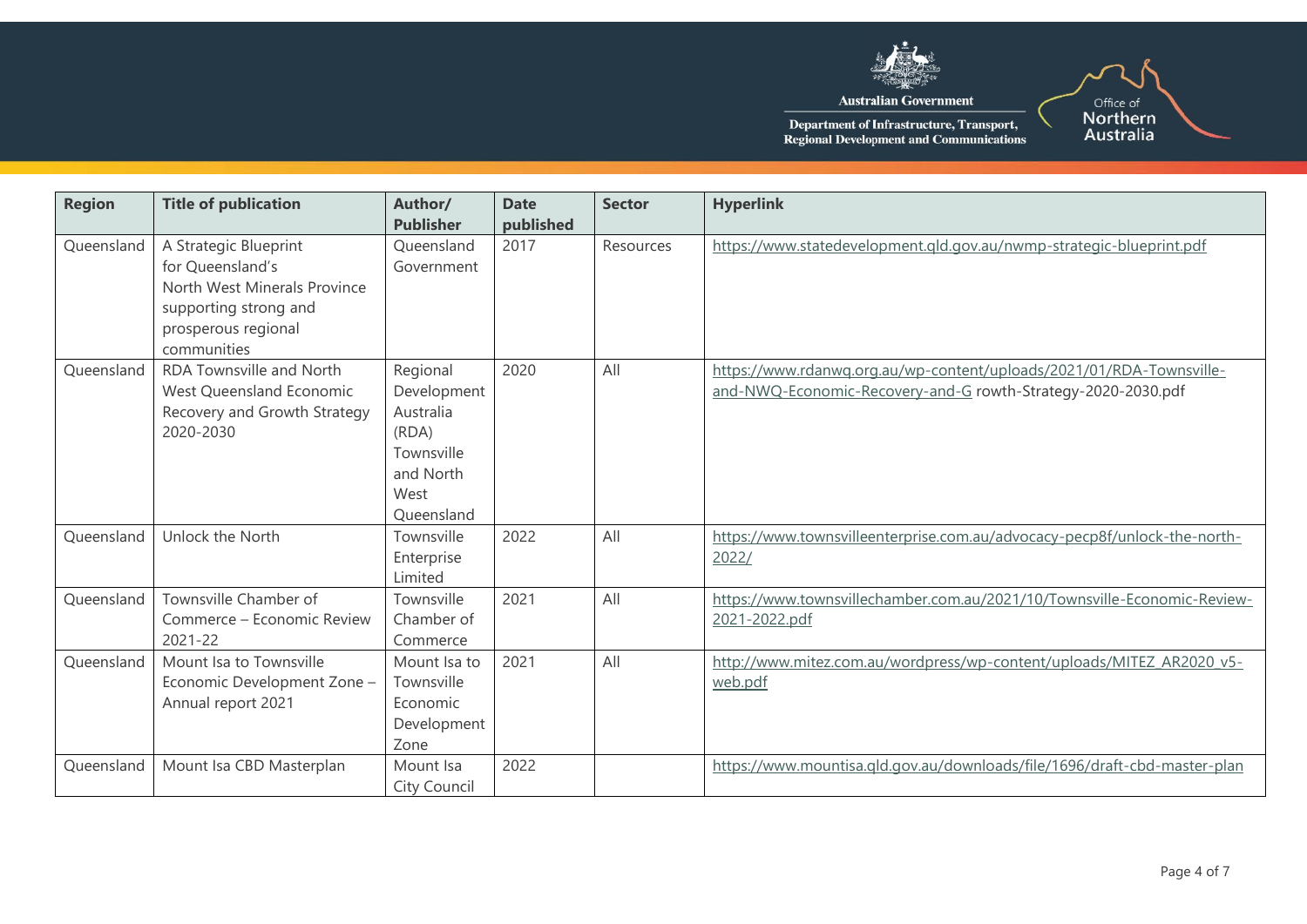

**Australian Government** 

Office of<br>Northern<br>Australia

| <b>Region</b>         | <b>Title of publication</b>                                 | Author/<br><b>Publisher</b>                         | <b>Date</b><br>published | <b>Sector</b>  | <b>Hyperlink</b>                                                                                                        |
|-----------------------|-------------------------------------------------------------|-----------------------------------------------------|--------------------------|----------------|-------------------------------------------------------------------------------------------------------------------------|
| Queensland            | <b>Cloncurry Shire Planning</b><br>scheme                   | Cloncurry<br>Shire Council                          | 2017                     |                | https://www.cloncurry.gld.gov.au/downloads/file/4/cloncurry-shire-planning-<br>scheme-current                           |
| Northern<br>Territory | Darwin City Deal                                            | Australian<br>Government                            | 2019                     |                | https://www.infrastructure.gov.au/territories-regions-cities/cities/city-<br>deals/darwin-city-deal                     |
| Northern<br>Territory | <b>Barkly Regional Deal</b>                                 | Australian<br>Government                            | 2020                     |                | https://www.infrastructure.gov.au/territories-regions-cities/regional-<br>australia/regional-deals/barkly-regional-deal |
| Northern<br>Territory | NT 10 year Infrastructure Plan -<br>Annual Review 2019-2028 | Northern<br>Territory<br>Government                 | 2019                     | Infrastructure | https://dipl.nt.gov.au/industry/10-year-infrastructure-plan-2019-annual-review                                          |
| Northern<br>Territory | NT Infrastructure Plan 2021 -<br><b>Annual Review</b>       | Northern<br>Territory<br>Government                 | 2021                     | Infrastructure | https://dipl.nt.gov.au/industry/northern-territory-infrastructure-plan-2021-<br>annual-review                           |
| Northern<br>Territory | RDA Northern Territory<br>Economic Profile                  | Regional<br>Development<br>Australia -<br><b>NT</b> | $\overline{\phantom{a}}$ |                | https://www.rdant.com.au/nt-profile/                                                                                    |
| Northern<br>Territory | NT Plant Industries Economic<br>Analysis                    | <b>NT Farmers</b><br>Association                    | 2021                     | Agriculture    | https://ntfarmers.org.au/nt-plant-industries-economic-analysis-2020/                                                    |
| Northern<br>Territory | Indigenous Agriculture<br>Development                       | <b>NT Farmers</b><br>Association                    | 2021                     | Agriculture    | https://ntfarmers.org.au/indigenous-agriculture-development-project-2020/                                               |
| Northern<br>Territory | Industry Capability Network NT<br>- various publications    | Industry<br>Capability<br>Network NT                |                          | Workforce      | https://www.icn.org.au/regions/northern-territory/?post_types=publications                                              |
| Northern<br>Territory | Darwin Council (NT) 2030<br>Strategic Plan                  | City of<br>Darwin                                   | 2019                     | All            | https://www.darwin.nt.gov.au/council/city-for-people-city-of-colour-darwin-<br>2030-strategic                           |
| Northern<br>Territory | Katherine (NT) Municipal Plan<br>2021-22                    | Katherine<br>Town<br>Council                        | 2021                     | All            | https://www.katherine.nt.gov.au/municipal-plan-20212022                                                                 |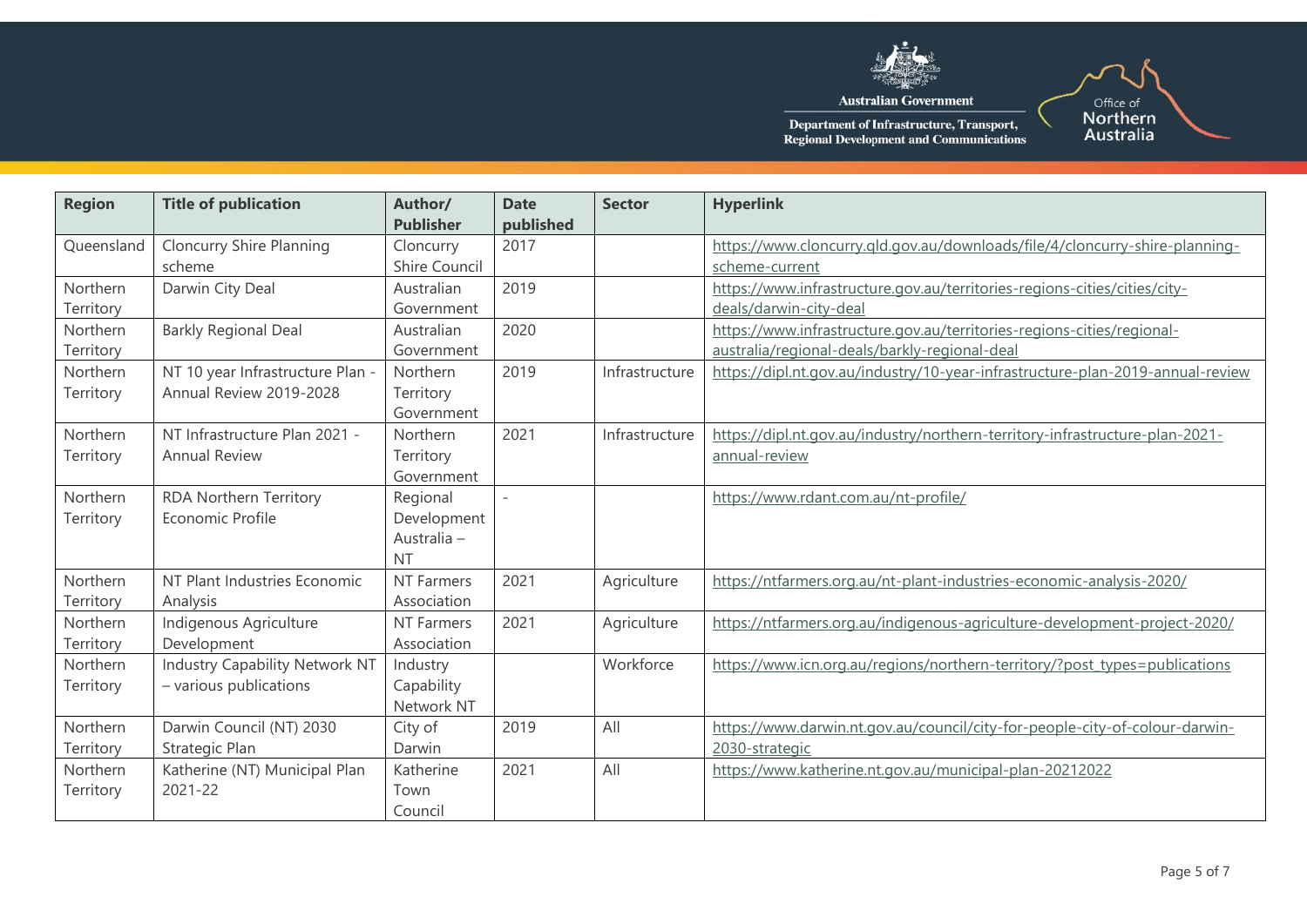

| <b>Region</b>         | <b>Title of publication</b>                             | Author/<br><b>Publisher</b>                    | <b>Date</b><br>published | <b>Sector</b>           | <b>Hyperlink</b>                                                                                 |
|-----------------------|---------------------------------------------------------|------------------------------------------------|--------------------------|-------------------------|--------------------------------------------------------------------------------------------------|
| Northern<br>Territory | Victoria-Daly Council Regional<br>Plan 2021-22          | Victoria-Daly<br>Regional<br>Council           | 2021                     | All                     | https://www.victoriadaly.nt.gov.au/plans-and-reports/regional-plans/                             |
| Northern<br>Territory | Roper-Gulf Regional Plan<br>2021-22                     | Roper-Gulf<br>Council                          | 2021                     | All                     | http://ropergulf.nt.gov.au/wp-content/uploads/2021/06/Roper-Gulf-Regional-<br>Plan-202021-V7.pdf |
| Northern<br>Territory | Coomalie Annual Shire Plan<br>2021-22                   | Coomalie<br>Community<br>Government<br>Council | 2021                     | All                     | https://www.coomalie.nt.gov.au/images/Annual Shire Plan 2021-22 FINAL.pdf                        |
| Northern<br>Territory | Litchfield Council Strategic<br>Plan 2022-25            | Litchfield<br>Council                          | 2022                     | All                     | https://litchfield.nt.gov.au/2022/LitchfieldCouncilStrategicPlan2022-2025 0.pdf                  |
| Northern<br>Territory | Belyuen Council Shire Plan<br>2021-22                   | Belyuen<br>Community<br>Government<br>Council  | 2021                     | All                     | https://static.s123-cdn-static-<br>d.com/uploads/3368524/normal_610886d3e5ea4.pdf                |
| Northern<br>Territory | Wagait Council Shire Plan<br>2022-23                    | <b>Wagait Shire</b><br>Council                 | 2022                     | All                     | https://wagait.nt.gov.au/wp-content/uploads/2022/03/2022-2023-Shire-Plan-<br>Draft-v2.pdf        |
| Western<br>Australia  | Western Australian Investment<br>and Trade Plan 2021-22 | Government<br>of Western<br>Australia          | 2021                     | Trade and<br>Investment | https://www.wa.gov.au/2021-<br>10/WesternAustralianInvestmentandTradePlan2021-22.pdf             |